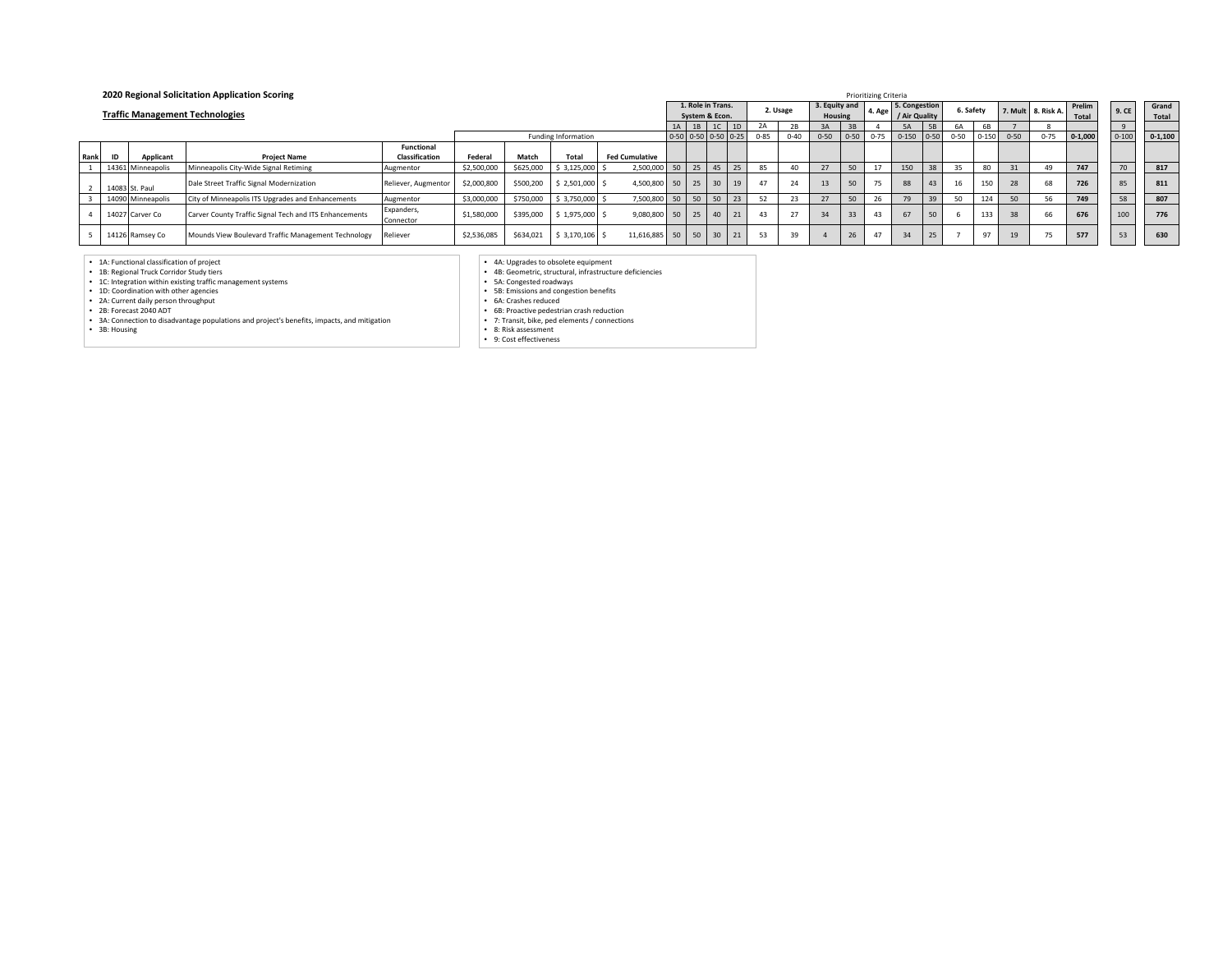|                |       |                 | 2020 Regional Solicitation Application Scoring                                                                          |                           |             |       |                            |                                        |                   |                | <b>Prioritizing Criteria</b> |                |                      |              |                 |                |           |          |             |                          |           |
|----------------|-------|-----------------|-------------------------------------------------------------------------------------------------------------------------|---------------------------|-------------|-------|----------------------------|----------------------------------------|-------------------|----------------|------------------------------|----------------|----------------------|--------------|-----------------|----------------|-----------|----------|-------------|--------------------------|-----------|
|                |       |                 |                                                                                                                         |                           |             |       |                            |                                        | 1. Role in Trans. |                |                              | 2. Equity      | 3. Cong/Air          |              | 4. Safety       |                | 5.        | 6. Risk  | Prelim      | 7. CE                    | Grand     |
|                |       |                 | <b>ROADWAY SPOT MOBILITY/SAFETY</b>                                                                                     |                           |             |       |                            |                                        | System & Econ.    |                |                              |                |                      | Age          |                 |                | Mult      | А.       | Total       |                          | Total     |
|                |       |                 |                                                                                                                         |                           |             |       | <b>Funding Information</b> |                                        | 1A<br>$0 - 100$   | 1B<br>$0 - 75$ | 2A<br>$0 - 50$               | 2B<br>$0 - 50$ | 3A<br>$0-200$ $0-75$ | 3B           | 4A<br>$0 - 225$ | 4B<br>$0 - 50$ | $0 - 100$ | $0 - 75$ | $0 - 1,000$ | $7^{\circ}$<br>$0 - 100$ |           |
|                |       |                 |                                                                                                                         |                           |             |       |                            | Fed                                    |                   |                |                              |                |                      |              |                 |                |           |          |             |                          | $0-1,100$ |
| Rank           | ID    | Applicant       | <b>Project Name</b>                                                                                                     | <b>Funct Class</b>        | Federal     | Match | <b>Total</b>               | <b>Cumulative</b>                      |                   |                |                              |                |                      |              |                 |                |           |          |             |                          |           |
|                | 14059 | Minneapolis     | Johnson Street NE/ I-35W South Ramps<br>Intersection Improvements                                                       | Augmentor                 | \$1,497,200 |       |                            | \$374,300 \$1,871,500 \$1,497,200      | 100               | 75             | 59                           | 42             | 9                    |              | 56              | 33             | 80        | 75       | 530         | 100                      | 630       |
| $\overline{2}$ | 14067 | Hennepin Co     | Hi/Lake Safety Project                                                                                                  | Augmentor                 | \$3,500,000 |       | \$2,159,400 \$ 5,659,400   | 4,997,200<br>S.                        | 81                | 65             | 14                           | 50             | 118                  | $\Omega$     | 36              | 47             | 100       | 46       | 557         | 35                       | 592       |
| $\overline{3}$ | 14050 | Carver Co       | US 212 & CSAH 51 Intersection Safety Project                                                                            | <b>Principal Arterial</b> | \$3,500,000 |       |                            | $$4,763,000 \$8,263,000 \$8,497,200$   | 51                | 75             | 13                           |                |                      | 75           | 225             | 17             | 8         | 70       | 566         | 24                       | 590       |
|                |       | 14198 Dakota Co | Dakota Co Project 11-27: Roundabout - CSAH 11<br>& Burnsville Parkway                                                   | Expander, Reliever        | \$1,400,000 |       |                            | \$350,000 \$1,750,000 \$9,897,200      | 64                |                | 6                            | 44             | 200                  |              | 33              | 28             | 43        | 70       | 488         | 98                       | 586       |
| -5             |       | 14346 Carver Co | Highway 11 Intersection Improvement Project                                                                             | Connector                 | \$2,937,600 |       |                            | \$734,400 \$3,672,000 \$12,834,800     | 100               |                | 13                           | 44             | 193                  | 31           | 16              | 20             | 38        | 70       | 525         | 50                       | 575       |
| 6              |       | 14368 Woodbury  | Lake Road and Pioneer Drive Intersection<br><b>Improvement Project</b>                                                  | Expander                  | \$2,057,591 |       |                            | \$514,398 \$ 2,571,989 \$ 14,892,391   | 52                |                | 8                            | 40             | 128                  |              | 33              | 50             | 55        | 70       | 436         | 60                       | 496       |
|                |       | 14292 Rogers    | CSAH 144 and CSAH 13 Signal & Intersection<br>Geometric Improvements                                                    | Expander.<br>Connector    | \$1,747,512 |       |                            | \$436,878 \$2,184,390 \$16,639,903     | 66                |                | <sub>R</sub>                 | 10             | 159                  | 45           | 3               | 32             | 36        | 57       | 416         | 67                       | 483       |
| 8              |       | 14023 Ramsey Co | Larpenteur Avenue (CSAH 30)/White Bear<br>Avenue (CSAH 650/North St. Paul Road (CSAH<br>29) Safety and Mobility Project | Augmentor                 | \$3,500,000 |       |                            | \$3,816,771 \$ 7,316,771 \$ 20,139,903 | 50                |                |                              | 40             | 64                   | 12           | 19              | 37             | 82        | 46       | 351         | 17                       | 368       |
| 9              | 14164 | Hennepin Co     | CSAH 19 Spot Mobility & Safety Project                                                                                  | Connector                 | \$2,712,000 |       | \$678,000 \$ 3,390,000     | \$22,851,903                           | 26                |                | 6                            | 9              | 25                   | $\mathbf{0}$ | 108             | 38             | 47        | 46       | 305         | 32                       | 337       |
|                |       | 10 14291 Rogers | CSAH 116 and CSAH 150 Roundabout                                                                                        | Connector,<br>Expander    | \$1,245,120 |       |                            | \$311,280 \$1,556,400 \$24,097,023     | 66                |                |                              | 8              |                      | $\mathbf{0}$ | 17              | 40             | 43        | 57       | 237         | 54                       | 291       |

• 1A: Congestion, adjacent congestion, PA Intersection Conversion Study priorities, or CMSP Opportunity Areas • 1B:Regional Truck Corridor Study tiers

• 2A: Connection to disadvantage populations and project's benefits, impacts, and mitigation

• 2B: Housing

• 3A: Vehicle delay reduced • 3B: Kg of emissions reduced

• 4A: Crashes reduced

• 4B: Proactive pedestrian crash reduction • 5: Transit, bike, ped elements / connections

• 6: Risk assessment

• 7: Cost effectiveness

Underlined scores in Measure 2A received the bonus for achieving 80% of points.

Underlined scores in Measure 2B "held harmless" due to no affordable housing need.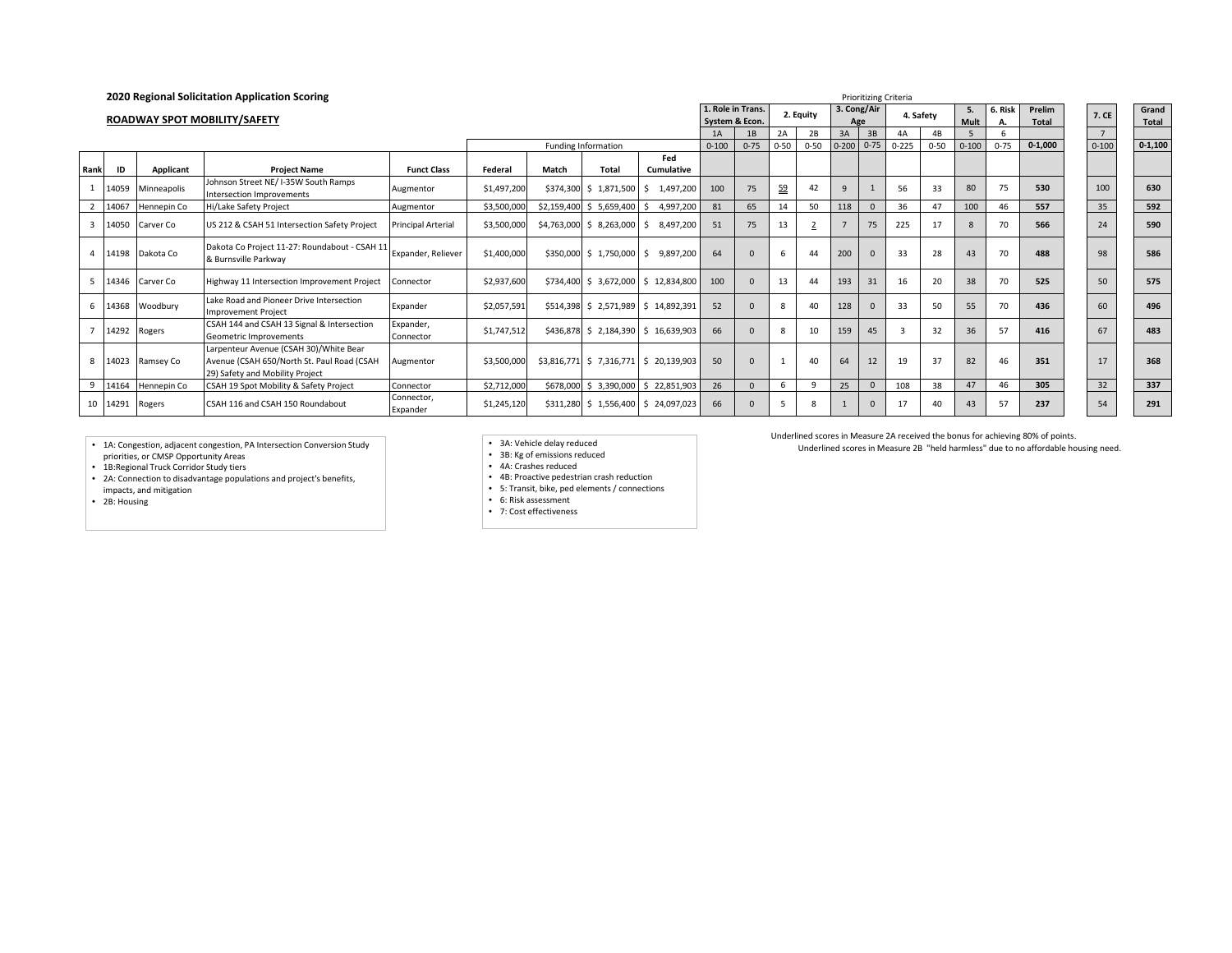|              |           |                           | 2020 Regional Solicitation Application Scoring                             |                                  |      |              |              |                     |                       |                          |              | Prioritizing Criteria |           |          |               |              |                           |               |                |           |            |           |           |             |                 |             |
|--------------|-----------|---------------------------|----------------------------------------------------------------------------|----------------------------------|------|--------------|--------------|---------------------|-----------------------|--------------------------|--------------|-----------------------|-----------|----------|---------------|--------------|---------------------------|---------------|----------------|-----------|------------|-----------|-----------|-------------|-----------------|-------------|
|              |           |                           |                                                                            |                                  |      |              |              |                     |                       | 1. Role in Trans. System |              |                       | 2. Usage  |          | 3. Equity and |              | 4. Age                    |               |                |           | 6. Safety  | . Mult    | 8. Risk A | Prelim      | 9. CE           | Grand       |
|              |           | <b>STRATEGIC CAPACITY</b> |                                                                            |                                  |      |              |              |                     |                       |                          | & Econ.      |                       |           |          | Housing       |              |                           | Congestion/Ai |                |           |            |           |           | Total       |                 | Total       |
|              |           |                           |                                                                            |                                  |      |              |              |                     |                       | 1A                       | 1B           | 1C                    |           | 2B       | 3A            | 3B           |                           | 5A            | <b>5B</b>      | <b>6A</b> | 6 <b>B</b> |           |           |             | 9               |             |
|              |           |                           |                                                                            |                                  |      |              |              | Funding Information |                       | $0 - 80$                 | $0 - 50$     | $0 - 80$              | $0 - 110$ | $0 - 65$ | $0 - 50$      | $0 - 50$     | $0 - 40$                  | $0 - 100$     | $0 - 50$       | $0 - 120$ | $0 - 30$   | $0 - 100$ | $0 - 75$  | $0 - 1.000$ | $0 - 100$       | $0 - 1,100$ |
| Rank         | ID        | Applicant                 | <b>Project Name</b>                                                        | <b>Funct Class</b>               | Year | Federal      | Match        | <b>Total</b>        | <b>Fed Cumulative</b> |                          |              |                       |           |          |               |              |                           |               |                |           |            |           |           |             |                 |             |
|              | 14030     | <b>Brooklyn Park</b>      | TH 252/Brookdale Drive Interchange                                         | <b>Principal Arterial</b>        | 202  | \$10,000,000 | \$23,215.01  | \$33,215,015        | \$10,000,000          | 80                       | 25           | 40 <sup>1</sup>       | 110       | 65       | 23            | 50           | 15                        | 100           | 46             | 71        | - C        | 100       | 47        | 781         | 49              | 830         |
|              | 14165     | Blaine                    | TH 65 at 99th Ave NE Grade Separation                                      | <b>Principal Arterial</b>        | 2024 | \$10,000,000 | \$19,800,000 | \$29,800,000        | \$20,000,000          | 80                       | 50           | 40                    | 88        | 53       |               | 49           | 34                        | 56            | 49             | 45        | 10         | 67        | 42        | 667         | 19              | 686         |
| $\mathbf{3}$ | 14139     | Anoka Co                  | CSAH 56 (Ramsey Blvd) & Highway 10<br>Interchange                          | Principal Arterial.<br>Expander  | 2025 | \$10,000,000 | \$19,300,000 | \$29,300,000        | \$30,000,000          | $\mathbf{0}$             | 29           | 60                    | 81        | 58       |               | 35           | 39                        | 27            | 20             | 81        |            | 93        | 52        | 597         | 19              | 616         |
|              | 4-T 14324 | Washington Co             | CSAH 17 (Lake Elmo Ave) & TH 36 Interchang                                 | Principal Arterial.<br>Connector | 2025 | \$10,000,000 | \$24,733,130 | \$34,733,130        | \$40,000,000          | 44                       | $\mathbf{q}$ | 40                    | 77        | 57       |               | 8            | 20                        | 28            | 50             | 120       |            | 53        | 44        | 559         | 13              | 572         |
|              | 4-T 14347 | Carver Co                 | Highway 5 Arboretum Area Mobility and<br><b>Access Improvement Project</b> | Expander                         | 2025 | \$10,000,000 | \$3,440,000  | \$13,440,000        | \$50,000,000          | 80                       | 14           | 60                    | 47        | 33       | 28            | $\mathbf{q}$ | 22                        | 24            |                | 57        | 19         | 73        | 66        | 536         | 36              | 572         |
|              | 6 14345   | Carver Co                 | Highway 41 and CSAH 10 Mobility and Access<br>Improvement                  | Principal Arterial.<br>Expander  | 2024 | \$9,049,600  | \$2,262,400  | \$11,312,000        | \$59,049,600          | 45                       | 40           | 40                    | 27        | 21       | 61            | 44           | 17                        | 13            |                | 48        | 22         | 73        | 52        | 505         | 37              | 542         |
|              | 14015     | Scott Co                  | TH 169. TH 282 and CSAH 9 Interchange                                      | Principal Arterial.<br>Connector | 2024 | \$10,000,000 | \$14,000,000 | \$24,000,000        | \$69,049,600          | 40                       | $\mathbf{q}$ | 80                    | 37        | 25       | 27            | 46           | 12                        | 15            | 12             | 73        | 13         | 80        | 51        | 520         | 21              | 541         |
| $\mathbf{g}$ | 14375     | Washington Co             | TH 120 (Century Avenue) Expansion                                          | Expander                         | 2025 | \$6,601,884  | \$1,650,471  | \$8,252,355         | \$75,651,484          | 47                       | 30           | 10                    | 62        | 34       | 11            | 41           | 40                        | 10            | $\mathbf{3}$   | 24        | 30         | 60        | 52        | 454         | 46              | 500         |
| -9           | 14074     | Coon Rapids               | TH 610 & East River Road Interchange<br>Reconstruction                     | Expander                         | 2025 | \$9,752,000  | \$2,438,000  | \$12,190,000        | \$85,403,484          | 51                       | 50           | 60                    | 34        | 20       |               | 44           | $\boldsymbol{\mathsf{R}}$ |               |                | 10        | 20         | 87        | 36        | 427         | 32              | 459         |
| 10           | 14018     | Ramsey Co                 | I-35F/County Road Linterchange                                             | <b>Expander</b>                  | 2025 | \$8,618,210  | \$2,154,553  | \$10,772,763        | \$94.021.694          | 80                       | 14           | 40                    | 18        | 15       | $\alpha$      | 13           | 37                        | 16            | $\Omega$       | 20        | 26         | 73        | 36        | 406         | 31              | 437         |
|              | 11 14049  | Carver Co                 | US 212 Freight Mobility and Safety Project<br>from CSAH 51 to CSAH 36      | <b>Principal Arterial</b>        | 2024 | \$10,000,000 | \$15,977,000 | \$25,977,000        | \$104,021,694         | 56                       | 6            | 80                    | 22        | 21       | 14            |              | 39                        | $\Omega$      |                | 74        |            | 27        | 52        | 419         | 13              | 432         |
|              | 12 14333  | Scott Co                  | Sand Creek Township Overpass Improvement<br>Project                        | <b>Principal Arterial</b>        | 2024 | \$2,087,036  | \$521,759    | \$2,608,795         | \$106,108,730         | $\mathbf{0}$             |              | 80                    | 50        | 35       | 12            |              | 20                        | $\mathbf{0}$  |                | 18        |            | 27        | 42        | 314         | 100             | 414         |
|              | 13 14140  | Anoka Co                  | Anoka CSAH 12 (109th Avenue NE) Expansion<br>Project                       | Expander                         | 2025 | \$7,664,000  | \$1,916,000  | \$9,580,000         | \$113,772,730         | 28                       | 24           | 10                    | 14        | 10       |               | 50           | 13                        | $\mathbf{8}$  | $\overline{z}$ | 29        | 14         | 80        | 61        | 346         | 30 <sup>2</sup> | 376         |
|              | 14 14169  | Anoka Co                  | CSAH 14 (125th Avenue NE) Expansion in<br><b>Blaine</b>                    | <b>Principal Arterial</b>        | 2024 | \$3,964,000  | \$991,000    | \$4,955,000         | \$117,736,730         | 22                       | 6            | $\Omega$              | 23        | 21       |               | 42           | 12                        |               | $\Omega$       | 17        | 10         | 67        | 52        | 277         | 47              | 324         |
| 15           | 14399     | Lakeville                 | 185th Street Extension                                                     | Expander                         | 2025 | \$1,800,000  | \$450,000    | \$2,250,000         | \$125,797,973         | $\Omega$                 | $\mathbf{q}$ | $\Omega$              | 10        | 12       | $\alpha$      | 28           | $\Omega$                  | $\Omega$      | $\Omega$       | $\Omega$  | 21         | 73        | 56        | 227         | 84              | 311         |
|              | 16 14344  | Dakota Co                 | CSAH 9 (179th Street) Realignment Project                                  | Expander                         | 2024 | \$3,920,000  | \$980,000    | \$4,900,000         | \$129,717,973         | $\mathbf{0}$             |              | 10                    | 10        |          |               | 33           | S                         | $\Omega$      |                |           |            | 67        | 75        | 224         | 38              | 262         |
| 17           | 14168     | Anoka Co                  | CSAH 7 (7th Ave) Expansion in Andover                                      | Expander                         | 2024 | \$6,929,600  | \$1,732,400  | \$8,662,000         | \$136,647,573         | 21                       |              | $\Omega$              | 26        | 19       |               | $\mathbf{q}$ | 18                        |               |                |           |            | 67        | 52        | 233         | 27              | 260         |

• 1A: Congestion, adjacent congestion, or PA Intersection Conversion Study priorities • 1B: Project location relative to Jobs, manufacturing, and education

• 1C:Regional Truck Corridor Study tiers<br>• 2A: Current daily person throughput<br>• 3A: Connection to disadvantage populations and project's benefits, impacts, and mitigation<br>• 3A: Connection to disadvantage populations and p

• 3B: Housing

• 4: Date of construction • 5A: Vehicle delay reduced

• 5B: Kg of emissions reduced • 6A: Crashes reduced

• 6B: Proactive pedestrian crash reduction • 7: Transit, bike, ped elements / connections

• 8: Risk assessment • 9: Cost effectiveness

Underlined scores in Measure 3A received the bonus for achieving 80% of points.

Underlined scores in Measure 3B "held harmless" due to no affordable housing need.

Underlined scores in Measure 4 were "held harmless" for not having a roadway age.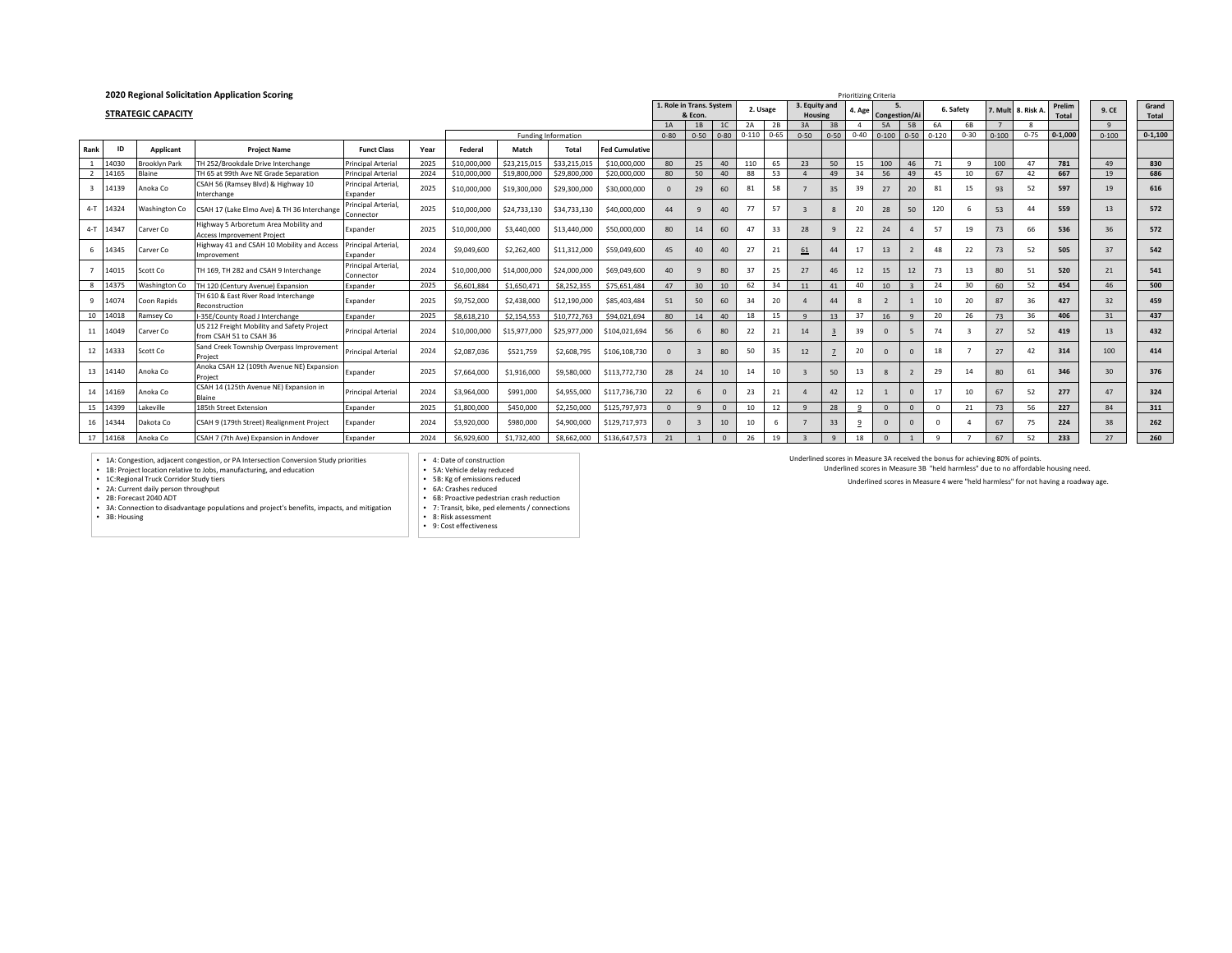|                |          |                                                                                                               | 2020 Regional Solicitation Application Scoring                                                            |                    |                           |                                                                                            |                                                          |                             |                |                   |           |          |                |                |                | <b>Prioritizing Criteria</b> |                |                |                          |              |                                                                                 |              |                                                                                    |           |             |
|----------------|----------|---------------------------------------------------------------------------------------------------------------|-----------------------------------------------------------------------------------------------------------|--------------------|---------------------------|--------------------------------------------------------------------------------------------|----------------------------------------------------------|-----------------------------|----------------|-------------------|-----------|----------|----------------|----------------|----------------|------------------------------|----------------|----------------|--------------------------|--------------|---------------------------------------------------------------------------------|--------------|------------------------------------------------------------------------------------|-----------|-------------|
|                |          |                                                                                                               |                                                                                                           |                    |                           |                                                                                            |                                                          |                             |                | . Role in         |           | 2. Usage | 3. Equity      |                |                | 4.                           |                | 5.             |                          | 6.           | 7.                                                                              | <b>Risk</b>  | Prelim                                                                             | 9. CE     | Grand       |
|                |          |                                                                                                               | ROADWAY RECONSTRUCTION-MODERNIZATION                                                                      |                    |                           |                                                                                            |                                                          |                             |                | Region            |           |          |                | Housing        |                | Age                          |                | Congest/AQ     |                          | Safety       | Mult                                                                            | А.           | <b>Total</b>                                                                       |           | Total       |
|                |          |                                                                                                               |                                                                                                           |                    |                           |                                                                                            |                                                          |                             |                | $1A$ 1B           | 2A        | 2B       | 3A             | 3B             | 4A             | 4B                           | 5A             | 5 <b>B</b>     | 6                        | 6B           | $\overline{z}$                                                                  | $\mathbf{g}$ |                                                                                    | 9         |             |
|                |          |                                                                                                               |                                                                                                           |                    |                           |                                                                                            | <b>Funding Information</b>                               |                             |                | $0 - 65$ $0 - 40$ | $0 - 110$ | $0 - 65$ |                |                |                | 0-50 0-50 0-50 0-125 0-50    |                | $0 - 30$       | $0 - 150$                | $0 - 30$     | $0 - 110$                                                                       | $0 - 75$     | $0 - 1.000$                                                                        | $0 - 100$ | $0 - 1,100$ |
| Rank           | ID       | Applicant                                                                                                     | <b>Project Name</b>                                                                                       | <b>Funct Class</b> | Federal                   | Match                                                                                      | <b>Total</b>                                             | Fed<br>Cumulative           |                |                   |           |          |                |                |                |                              |                |                |                          |              |                                                                                 |              |                                                                                    |           |             |
|                | 13970    | Hennepin Co                                                                                                   | CSAH 5 (Franklin Ave) Reconstruction Project                                                              | Reliever           | \$7,000,000               | \$6,782,000                                                                                |                                                          | \$13,782,000 \$7,000,000    | 65             | 40                | 79        | 39       | 70             | 50             | 26             | 98                           | 19             | 19             | 150                      | 30           | 110                                                                             | 51           | 846                                                                                | 66        | 912         |
| $\overline{2}$ | 14012    | Hennepin Co                                                                                                   | CSAH 153 (Lowry Ave NE) Reconstruction Project                                                            | Augmentor          | \$7,000,000               | \$2,022,600                                                                                | \$9,022,600                                              | \$14,000,000                | 36             | 13                | 67        | 42       | 38             | 48             | 27             | 101                          | $\Omega$       |                | 117                      | 28           | 77                                                                              | 46           | 640                                                                                | 76        | 716         |
| $\overline{3}$ | 14013    | St. Paul                                                                                                      | <b>Robert Street Reconstruction</b>                                                                       | Reliever           | \$7,000,00                | \$11,000,000                                                                               | \$18,000,000                                             | \$21,000,000                | 42             | 13                | 58        | 24       | 27             | 46             | 50             | 79                           | 18             | 23             | 86                       | 29           | 99                                                                              | 66           | 660                                                                                | 39        | 699         |
| $\overline{4}$ | 14327    | Hennepin Co                                                                                                   | CSAH 5 (Minnetonka Blvd) Reconstruction<br>Project                                                        |                    | \$10,357,000 \$28,000,000 | 15                                                                                         | 13                                                       | 110                         | 59             | 19                | 47        | 27       | 97             | $\Omega$       | $\overline{2}$ | 59                           | 23             | 98             | 50                       | 619          | 64                                                                              | 683          |                                                                                    |           |             |
| 5 <sub>5</sub> | 14071    | Maple Grove                                                                                                   | Highway 169 and County Road 130 Interchange<br>Reconstruction                                             | \$6,795,000        |                           | \$13,795,000 \$35,000,000                                                                  | 65                                                       | 40                          | 81             | 65                | 6         | 13       | 17             | 79             | 6              | 22                           | $\mathbf{q}$   | 13             | 84                       | 66           | 566                                                                             | 44           | 610                                                                                |           |             |
|                | 6 14303  | Dakota Co                                                                                                     | Reconstruction of CSAH 32 from CSAH 43 to 0.2<br>miles east of Dodd Road in Eagan                         | Expander           | \$7,000,000               | \$3,900,000                                                                                |                                                          | $$10,900,000$ $$42,000,000$ | $\mathbf{1}$   | 40                | 38        | 32       | 9              | 22             | 24             | 125                          | 50             |                | 52                       | 10           | 75                                                                              | 57           | 535                                                                                | 53        | 588         |
| $\overline{z}$ | 14396    | Anoka (City)                                                                                                  | TH 47 Corridor Improvements Project                                                                       | Connector          | \$4,152,00                | \$1,038,000                                                                                | 5,190,000<br>Š.                                          | \$46,152,000                | 18             | 27                | 70        | 49       | 8              | 35             | 40             | 102                          | $\Omega$       | 13             | 13                       | R            | 43                                                                              | 59           | 485                                                                                | 100       | 585         |
| 8              | 14141    | Anoka Co                                                                                                      | Anoka CSAH 11 (Northdale Boulevard NW)<br><b>Reconstruction Project</b>                                   | Expander           | \$5,214,400               | \$1,303,600                                                                                |                                                          | \$ 6.518,000 \$ 51.366,400  | 6              | 27                | 42        | 29       | 8              | 47             | 28             | 112                          | $\Omega$       |                | 69                       | ٠            | 53                                                                              | 70           | 501                                                                                | 82        | 583         |
| 9              | 14031    | Minneapolis                                                                                                   | Nicollet Avenue Reconstruction                                                                            | Reliever           | \$5,040,80                | \$1,260,200                                                                                | Š.                                                       | 6,301,000 \$ 56,407,200     | 5              | $\overline{0}$    | 71        | 27       | 25             | 48             | 31             | 59                           | $\Omega$       |                | 48                       | 18           | 79                                                                              | 64           | 476                                                                                | 81        | 557         |
|                | 10 14107 | Ramsey Co                                                                                                     | Hodgson Road (CSAH 49) Safety and Mobility<br>Proiect                                                     | Expander           | \$5,000,000               |                                                                                            | \$6,362,795 \$11,362,795 \$61,407,200                    |                             | 20             | 13                | 72        | 37       | 10             | 36             | 45             | 89                           | $\overline{2}$ | $\Omega$       | 20                       | 5            | 80                                                                              | 59           | 488                                                                                | 46        | 534         |
| 11             | 14044    | Minneapolis                                                                                                   | 42nd Street Reconstruction Project                                                                        | Augmentor          | \$7,000,00                | \$2,708,500                                                                                | 9,708,500                                                | \$68,407,200                | $\mathbf{3}$   | $\mathbf{0}$      | 26        | 17       | 29             | 46             | 25             | 46                           | 28             | 30             | 66                       | 17           | 85                                                                              | 51           | 469                                                                                | 52        | 521         |
| 12             | 14021    | Shakopee                                                                                                      | Marystown Road Corridor                                                                                   | Expander           | \$4,918,00                | \$1,229,500                                                                                | 6,147,500                                                | \$73,325,200                | $\overline{3}$ | 13                | 27        | 27       | 20             | 44             | 12             | 89                           | $\alpha$       | $\Omega$       | 34                       | 16           | 68                                                                              | 75           | 437                                                                                | 77        | 514         |
|                | 13 14014 | St. Paul                                                                                                      | University Avenue (I-35E to Lafayette Rd)                                                                 | Reliever           | \$5,500,00                | \$1,375,000                                                                                |                                                          | \$8,600,000 \$ 78,825,200   | 36             | 13                | 76        | 37       | 6              | 43             | 10             | 49                           | $\Omega$       | $\Omega$       | $\overline{\phantom{a}}$ | 20           | 51                                                                              | 62           | 405                                                                                | 50        | 455         |
| 14             | 14069    | Washington Co                                                                                                 | CSAH 15 Reconstruction - Manning Phase 4                                                                  | <i>s</i> pander    | \$5.011.95                | \$1.252.988                                                                                |                                                          | 6.264.940 \$ 83.837.152     |                | 27                | 62        | 46       | 11             | 10             | 17             | 60                           | $\Omega$       | $\overline{2}$ | $\overline{1}$           | 6            | 66                                                                              | 61           | 385                                                                                | 66        | 452         |
|                | 15 14293 | Rogers                                                                                                        | Fletcher Bypass - Hennepin County 116 to 81                                                               | Expander           | \$3,181,040               | \$795,260                                                                                  |                                                          | \$ 3,976,300 \$ 87,018,192  | 11             | 13                | 25        | 23       | 8              | 6              | 31             | 83                           |                | 10             | $\Omega$                 | 5            | 49                                                                              | 75           | 346                                                                                | 93        | 439         |
|                | 16 14051 | Carver Co                                                                                                     | CSAH 30 Rural Connection Modernization from<br>TH 25 to CSAH 10                                           | Connector          | \$2,562,400               | \$640,600                                                                                  |                                                          | \$ 3,203,000 \$ 89,580,592  | $\Omega$       | 13                | 10        | 8        | 12             | $\overline{2}$ | 31             | 61                           | $\Omega$       |                | 22                       |              | 16                                                                              | 70           | 259                                                                                | 87        | 347         |
|                |          | 17 14304 Dakota Co                                                                                            | Reconstruction of CSAH 86 from west Dakota<br>County line to CSAH 23 (Galaxie Avenue) in<br>Dakota County | Connector          | \$4,800,000               | \$1,200,000                                                                                | S.                                                       | 6,000,000 \$ 94,380,592     | $\mathbf{0}$   | 40                | 11        | 12       | $\overline{4}$ |                | 26             | 51                           | $\mathbf{1}$   | 11             |                          | $\mathbf{3}$ | 24                                                                              | 44           | 239                                                                                | 43        | 281         |
|                |          | • 1B: Regional Truck Corridor Study tiers<br>• 2A: Current daily person throughput<br>• 2B: Forecast 2040 ADT | • 1A: Connection to total jobs and manufacturing / distribution jobs                                      |                    |                           | • 4A: Date of construction<br>• 5A: Vehicle delay reduced<br>• 5B: Kg of emissions reduced | • 4B: Geometric, structural, infrastructure deficiencies |                             |                |                   |           |          |                |                |                |                              |                |                |                          |              | Underlined scores in Measure 3A received the bonus for achieving 80% of points. |              | Underlined scores in Measure 3B "held harmless" due to no affordable housing need. |           |             |

• 2A: Current daily person throughput • 2B: Forecast 2040 ADT • 3A: Connection to disadvantage populations and project's benefits, impacts, and mitigation • 3B: Housing

• 6A: Crashes reduced

• 6B: Proactive pedestrian crash reduction • 7: Transit, bike, ped elements / connections • 8: Risk assessment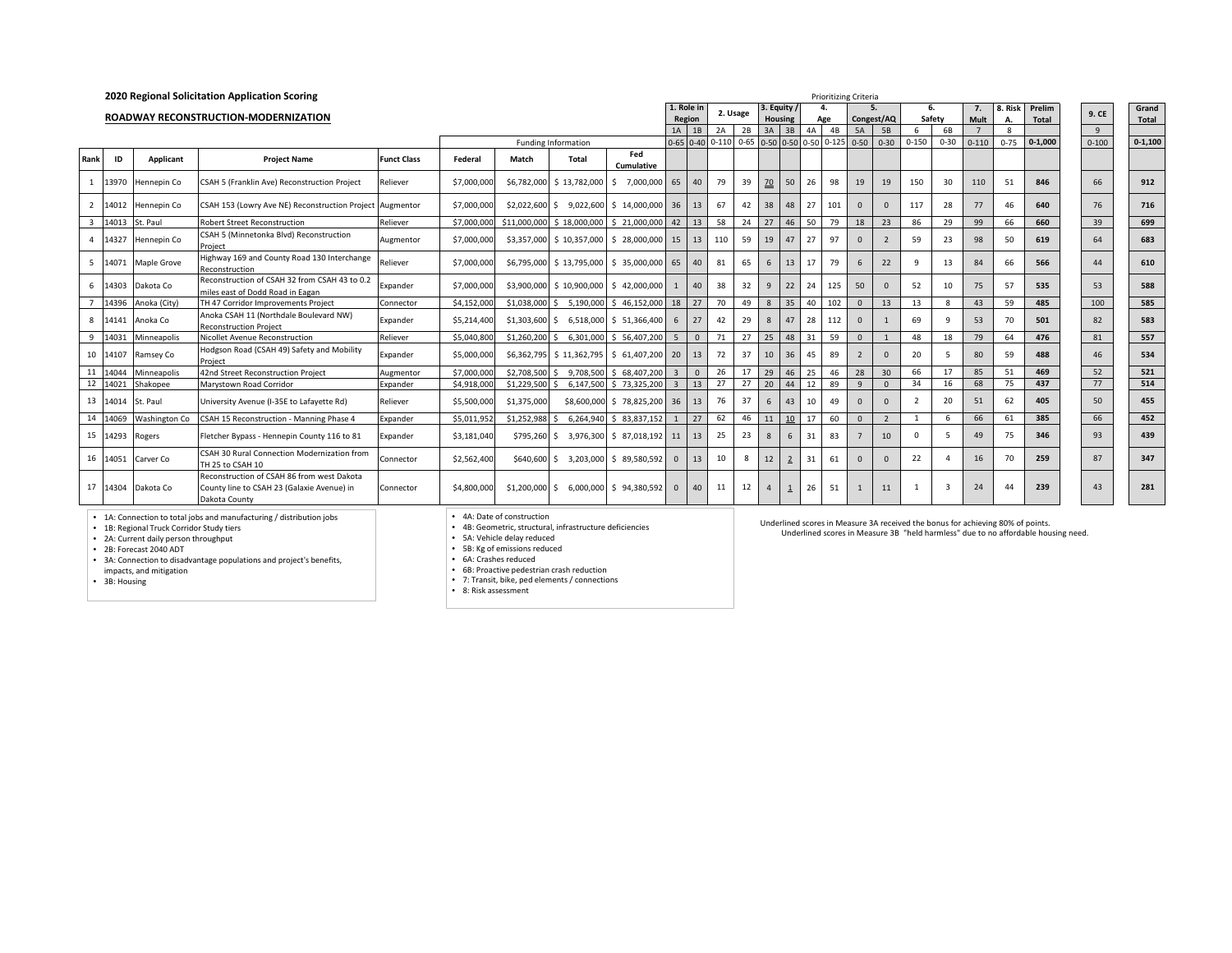|                         |                |             | 2020 Regional Solicitation Application Scoring                                                   |                            |             |              |                     |                          |           |                                     |                |                                            | <b>Prioritizing Criteria</b> |                               |    |           |           |                  |          |              |                |                |
|-------------------------|----------------|-------------|--------------------------------------------------------------------------------------------------|----------------------------|-------------|--------------|---------------------|--------------------------|-----------|-------------------------------------|----------------|--------------------------------------------|------------------------------|-------------------------------|----|-----------|-----------|------------------|----------|--------------|----------------|----------------|
|                         | <b>BRIDGES</b> |             |                                                                                                  |                            |             |              |                     |                          |           | 1. Role in Trans.<br>System & Econ. |                | 2. Usage                                   |                              | 3. Equity /<br><b>Housing</b> |    | 4. Infra. |           | ь.<br>Multimodal | . Risk   | <b>Total</b> | 7. CE          | Grand<br>Total |
|                         |                |             |                                                                                                  |                            |             |              |                     |                          | 1A        | 1B                                  | 1 <sup>C</sup> | 2A                                         | 2B                           | 3A                            | 3B | 4A        | 4B        |                  | b        |              | $\overline{7}$ |                |
|                         |                |             |                                                                                                  |                            |             |              | Funding Information |                          | $0 - 100$ |                                     |                | $0-30$ $0-65$ $0-100$ $0-30$ $0-50$ $0-50$ |                              |                               |    | $0 - 300$ | $0 - 100$ | $0 - 100$        | $0 - 75$ | $0-1,000$    | $0 - 100$      | $0 - 1,100$    |
| Rank                    | ID             | Applicant   | <b>Project Name</b>                                                                              | <b>Functional</b><br>Class | Federal     | Match        | <b>Total</b>        | <b>Fed Cumulative</b>    |           |                                     |                |                                            |                              |                               |    |           |           |                  |          |              |                |                |
|                         | 1-T 14061      | Hennepin Co | CSAH 9 (Rockford Rd) Bridge Replacement<br>Project                                               | Augmentor                  | \$6,888,000 | \$1,722,000  | \$8,610,000         | \$6,888,000              | 100       | 11                                  | 65             | 92                                         | 30                           | 14                            | 41 | 250       |           | 76               | 66       | 745          | 33             | 778            |
|                         | 1-T 14087      | St. Paul    | Replacement of Kellogg-Third Street<br>Bridge No. 62080 & 62080A                                 | Reliever                   | \$7,000,000 | \$56,903,000 | \$63,903,000        | \$13,888,000             | 39        | 18                                  | 10             | 62                                         | 12                           | 29                            | 50 | 300       | 100       | 100              | 53       | 773          | 5              | 778            |
| $\overline{\mathbf{3}}$ | 14138          | Ramsey Co   | Replacement of Bridge 4533, Old Highway<br>8 (CSAH 77) over the Minnesota<br>Commercial Railroad | Reliever                   | \$1,937,365 | \$484,341    | \$2,421,706         | \$15,825,365             | 17        |                                     | 65             | 33                                         | 6                            | 10                            | 37 | 250       | 100       | 60               | 49       | 628          | 100            | 728            |
|                         | 14042          | Hennepin Co | CSAH 152 (Washington Ave N) Bridge<br><b>Replacement Project</b>                                 | Reliever                   | \$2,848,000 | \$712,000    | \$3,560,000         | \$18,673,365             | 31        | 30                                  | 65             | 72                                         | 18                           | 24                            | 50 | 250       |           | 48               | 64       | 652          | 71             | 723            |
|                         | 14332          | Hennepin Co | CSAH 152 (Osseo Rd) Rehabilitation<br>Project                                                    | Reliever                   | \$2,738,400 | \$684,600    |                     | \$3,423,000 \$21,411,765 | 42        |                                     | 65             | 100                                        | 15                           | 25                            | 41 | 150       |           | 60               | 51       | 553          | 62             | 615            |
|                         | 14117          | Ramsey Co   | Replacement of Bridge No. 62519, Count<br>Road C, CSAH 23, over BNSF RR                          | Augmentor                  | \$5,000,000 | \$6,098,829  | \$11,098,829        | \$26,411,765             | 29        |                                     |                | 36                                         | 9                            | $\overline{3}$                | 43 | 250       | 100       | 52               | 54       | 577          | 20             | 597            |
|                         | 14359          | Minneapolis | Nicollet Avenue South over Minnehaha<br>Creek                                                    | Reliever                   | \$7,000,000 | \$13,500,000 | \$20,500,000        | \$33,411,765             | 45        |                                     |                | 52                                         | 10                           | 28                            | 44 | 250       |           | 60               | 75       | 566          | 11             | 577            |

• 1A: Distance to nearest parallel bridge • 1B: Connection to total jobs, manu/dist jobs, and students • 1C:Regional Truck Corridor Study tiers • 2A: Current daily person throughput • 2B: Forecast 2040 ADT

• 3A: Connection to disadvantage populations and project's benefits, impacts, and mitigation

• 3B: Housing

• 4A: NBI condition rating • 4B: Load posting • 5: Transit, bike, ped elements / connections

• 6: Risk assessment • 7: Cost effectiveness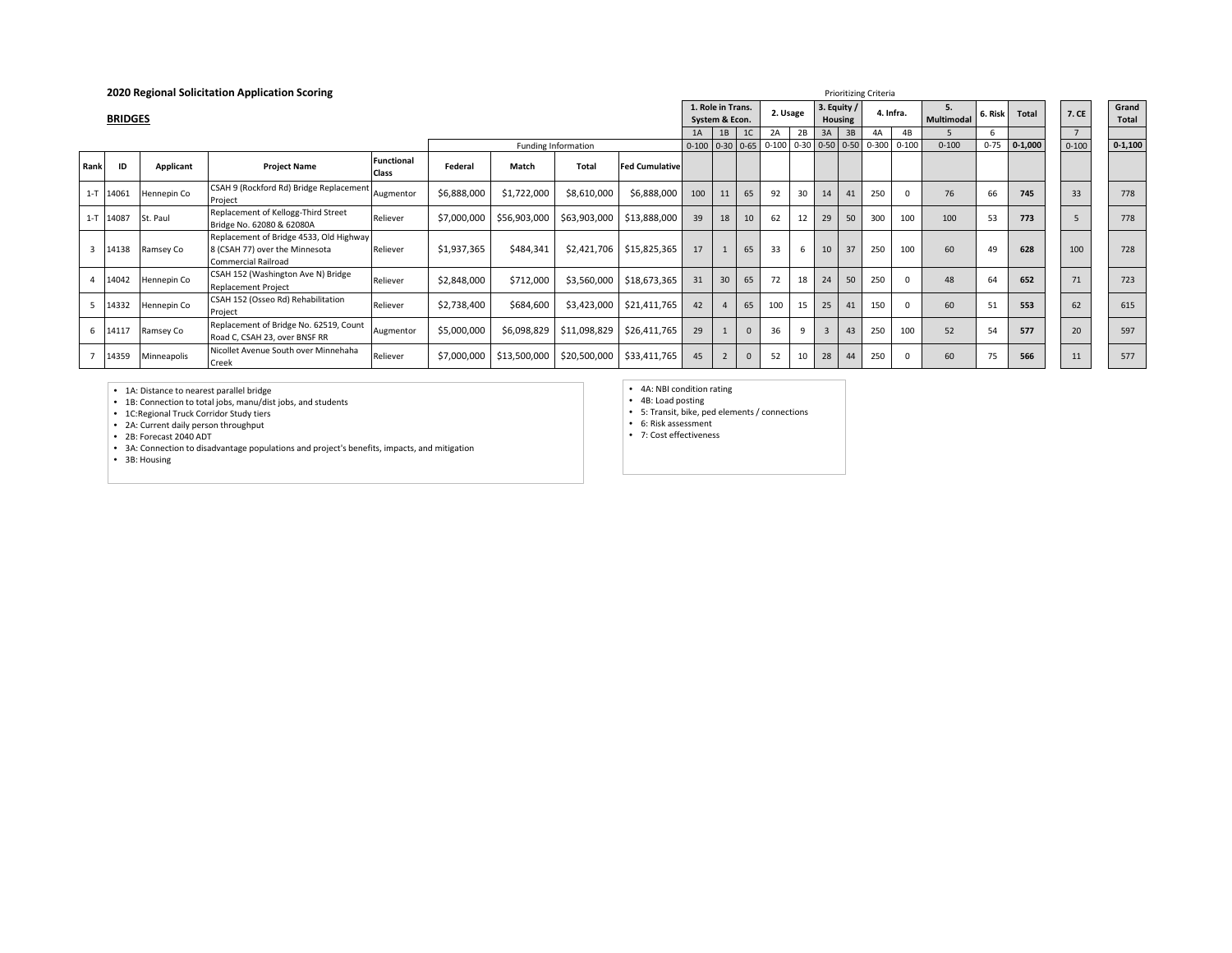|                |       |                          | 2020 Regional Solicitation Application Scoring                                                                                |            |                |             |                            |              |                          |                                  |          |           |               |                | <b>Prioritizing Criteria</b>      |                         |    |                |           |                       |
|----------------|-------|--------------------------|-------------------------------------------------------------------------------------------------------------------------------|------------|----------------|-------------|----------------------------|--------------|--------------------------|----------------------------------|----------|-----------|---------------|----------------|-----------------------------------|-------------------------|----|----------------|-----------|-----------------------|
|                |       | <b>TRANSIT EXPANSION</b> |                                                                                                                               |            |                |             |                            |              |                          | 1. Role in<br>Trans.<br>System & |          | 2. Usage  | 3. Equity and | <b>Housing</b> | 4. Emissions<br><b>Reductions</b> | 5. Multimodal   6. Risk |    | Total          | 8. CE     | Grand<br><b>Total</b> |
|                |       |                          |                                                                                                                               |            |                |             |                            |              |                          | 1A                               | 1B       |           | 3A            | 3B             |                                   |                         |    |                | 8         |                       |
|                |       |                          |                                                                                                                               |            |                |             | <b>Funding Information</b> |              |                          | $0 - 50$                         | $0 - 50$ | $0 - 350$ | $0 - 150$     | $0 - 50$       | $0 - 200$                         | $0 - 100$               |    | $0-50$ 0-1,000 | $0 - 100$ | $0-1,100$             |
| Rank           | ID    | Applicant                | <b>Project Name</b>                                                                                                           | <b>BRT</b> | <b>New Mkt</b> | Federal     | Match                      | Total        | Fed<br><b>Cumulative</b> |                                  |          |           |               |                |                                   |                         |    |                |           |                       |
|                | 14365 | Washington Co            | I-494 Park & Ride Structure in Woodbury                                                                                       |            |                | \$7,000,000 | \$8,170,946                | \$15,170,946 | \$7,000,000              |                                  | 15       | 350       | 6             | 43             | 200                               | 90                      | 44 | 752            | 100       | 852                   |
|                |       | 14176 Metro Transit      | Route 17 Service Improvement in Minneapolis, St. Louis<br>Park, and Hopkins                                                   |            |                | \$2,511,123 | \$627,781                  | \$3,138,904  | \$9,511,123              | 44                               | 50       | 181       | 42            | 48             | 93                                | 77                      | 50 | 585            | 22        | 607                   |
| $\overline{3}$ | 14173 | <b>Metro Transit</b>     | Route 54 Service Improvement in St. Paul and<br>Bloomington                                                                   |            |                | \$1,762,070 | \$440,518                  |              | \$2,202,588 \$11,273,193 | 23                               | 41       | 154       | 42            | 50             | 117                               | 77                      | 50 | 554            | 35        | 589                   |
|                | 14298 | <b>Metro Transit</b>     | New Route 757 Limited Stop in Minneapolis, Golden<br>Valley, and Plymouth                                                     |            |                | \$4,669,486 | \$1,167,372                |              | \$5,836,858 \$15,942,679 | 50                               | 43       | 158       | 26            | 45             | 130                               | 53                      | 50 | 555            | 11        | 566                   |
| .5             | 14024 | SouthWest Transit        | -494 North SW Prime Service in Eden Prairie.<br>Minnetonka, Plymouth, and Maple Grove                                         |            |                | \$5,600,000 | \$1,400,000                |              | \$7,000,000 \$21,542,679 | 32                               | 18       | 169       | 12            | 44             | 119                               | 100                     | 50 | 544            | 11        | 555                   |
| 6              | 14340 | <b>MVTA</b>              | Route 436 Expansion - Viking Lakes in Eagan, Mendota<br>Heights, and Minneapolis                                              |            |                | \$2,600,000 | \$650,000                  |              | \$3,250,000 \$24,142,679 | 11                               |          | 178       | 25            | 32             | 109                               | 63                      | 50 | 475            | 20        | 495                   |
|                |       | 14146 Metro Transit      | New Route 274 Express in Stillwater and Minneapolis                                                                           |            |                | \$1,321,553 | \$330,388                  |              | \$1,651,941 \$25,464,232 | 43                               | 46       | 54        | 32            | 44             | 79                                | 80                      | 50 | 428            | 25        | 453                   |
| 8              | 14296 | <b>Metro Transit</b>     | Route 23 Service Improvement in Minneapolis and St.<br>Paul                                                                   |            |                | \$3,018,668 | \$754,667                  |              | \$3,773,336 \$28,482,901 |                                  | 40       | 46        | 38            | 50             | 21                                | 77                      | 50 | 326            | 11        | 337                   |
| 9              | 14178 | <b>Metro Transit</b>     | Route 219 Service Improvement in Maplewood, White<br>Bear Lake, Mahtomedi, North St. Paul,<br>Oakdale, Landfall, and St. Paul |            |                | \$1,750,320 | \$437,580                  | \$2,187,900  | \$30,233,221             | $\mathbf{8}$                     | 21       | 50        | 37            | 44             | 48                                | 54                      | 50 | 312            | 16        | 328                   |
| -10            | 14330 | SouthWest Transit        | SouthWest Transit Golden Triangle Mobility Hub in Eden<br>Prairie, Chaska, Chanhassen, Carver, Victoria                       |            |                | \$4,055,200 | \$1,013,800                | \$5,069,000  | \$34,288,421             | 24                               | 16       | 35        | 14            | 38             | 20                                | 100                     | 36 | 283            | 12        | 295                   |

• 1A: Jobs and educational institutions<br>• 1B: Average number of weekday transit trips connected to project<br>• 2: New annual riders<br>• 3A: Connection to disadvantage populations and project's benefits, impacts, and mitigation

• 4: Total emissions reduced

• 5: Bicycle/pedestrian elements and connections • 6: Risk assessment

• 7: Cost effectiveness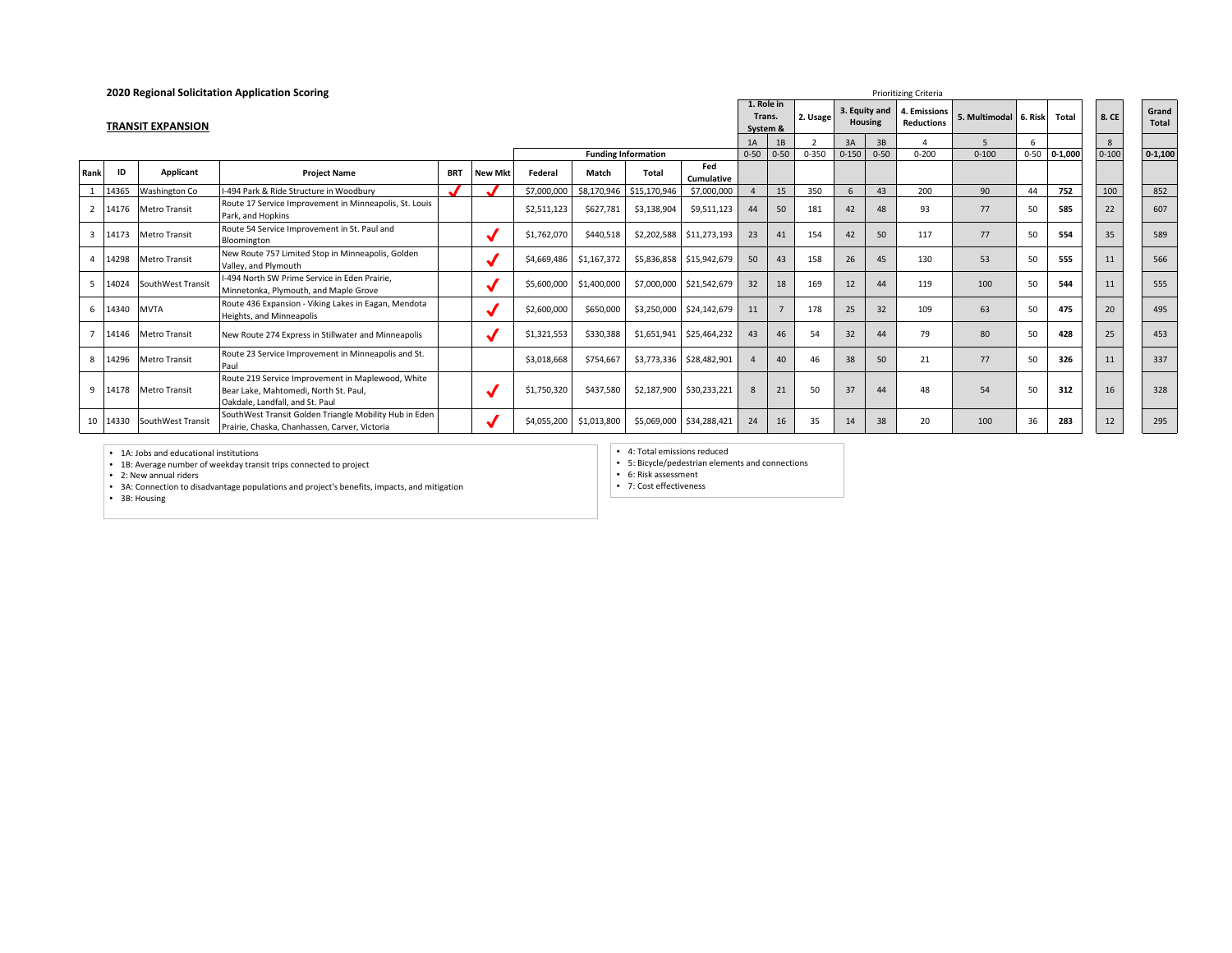|                |              |                              | 2020 Regional Solicitation Application Scoring                                 |            |                |             |             |                            | <b>Prioritizing Criteria</b> |                |                   |           |           |                          |              |                                         |                       |          |             |           |                |
|----------------|--------------|------------------------------|--------------------------------------------------------------------------------|------------|----------------|-------------|-------------|----------------------------|------------------------------|----------------|-------------------|-----------|-----------|--------------------------|--------------|-----------------------------------------|-----------------------|----------|-------------|-----------|----------------|
|                |              | <b>TRANSIT MODERNIZATION</b> |                                                                                |            |                |             |             |                            |                              | System & Econ. | 1. Role in Trans. | 2. Usage  |           | 3. Equity and<br>Housing | I. Emissions | 5. Service /<br>Reductions Improvements | 6. Multimodal 7. Risk |          | Total       | 8. CE     | Grand<br>Total |
|                |              |                              |                                                                                |            |                |             |             |                            |                              | 1A             | 1B                |           | 3A        | 3B                       |              |                                         |                       |          |             | 8         |                |
|                |              |                              |                                                                                |            |                |             |             | <b>Funding Information</b> |                              | $0 - 50$       | $0 - 50$          | $0 - 325$ | $0 - 125$ | $0 - 50$                 | 50           | $0 - 200$                               | $0 - 100$             | $0 - 50$ | $0 - 1,000$ | $0 - 100$ | $0 - 1,100$    |
| Rank           | ID           | Applicant                    | <b>Project Name</b>                                                            | <b>BRT</b> | <b>New Mkt</b> | Federal     | Match       | <b>Project Total</b>       | Fed<br><b>Cumulative</b>     |                |                   |           |           |                          |              |                                         |                       |          |             |           |                |
|                |              | 14392 Metro Transit          | Gold Line Ramsey Washington Saint Paul<br>Downtown Modernization               |            |                | \$7,000,000 | \$3,500,000 | \$10,500,000               | \$7,000,000                  |                | 50                | 325       |           | 50                       | 29           | 140                                     | 76                    | 30       | 713         | 8         | 721            |
|                |              | 14357 Metro Transit          | Bus Farebox Upgrade for all Regional<br><b>Transit Providers</b>               |            |                | \$7,000,000 | \$1,750,000 | \$8,750,000                | \$14,000,000                 | 50             | 50                | 325       | 20        | 35                       |              | 85                                      | 12                    | 50       | 633         |           | 637            |
| $\overline{3}$ | 14078        | Dakota Co                    | 140th Red Line Pedestrian Bicycle<br>Overpass in Apple Valley                  |            |                | \$2,400,000 | \$600,000   | \$3,000,000                | \$16,400,000                 | <sup>n</sup>   | 23                | 213       | 55        | 46                       | 21           | 80                                      | 100                   |          | 538         | 72        | 610            |
|                | 14171 MVTA   |                              | Burnsville Bus Garage (BBG)<br>Modernization                                   |            |                | \$2,800,000 | \$700,000   | \$3,500,000                | \$19,200,000                 |                | 50                | 325       | 10        | 42                       |              | 95                                      | 8                     | 48       | 595         |           | 604            |
| 5              |              | 14084 Apple Valley           | Apple Valley Red Line BRT 147th Street<br><b>Station Skyway</b>                |            |                | \$3,810,400 | \$952,600   | \$4,763,000                | \$23,010,400                 |                | 17                | 178       | 50        | 48                       | 21           | 110                                     | 100                   | 50       | 574         | 28        | 602            |
| 6              |              | 14191 SouthWest Transit      | Signal Prioritization at East Creek Park<br>and Ride in Chaska                 |            |                | \$443,520   | \$110,880   | \$554,400                  | \$23,453,920                 |                | 14                | 183       |           | 38                       | 15           | 110                                     | 60                    | 50       | 482         | 100       | 582            |
|                |              | 14076 SouthWest Transit      | Solar Array at SouthWest Village in<br>Chanhassen                              |            |                | \$4,840,000 | \$1,210,000 | \$6,050,000                | \$28,293,920                 |                | 22                | 162       |           | 16                       | 50           | 85                                      | 52                    | 36       | 428         |           | 436            |
|                | 8 14190 MVTA |                              | <b>Burnsville Transit Station (BTS)</b><br>Modernization-Elevator Installation |            |                | \$656,000   | \$164,000   | \$820,000                  | \$28,949,920                 |                | 41                | 167       | 22        | 37                       |              | 55                                      | 24                    | 48       | 403         |           | 411            |
|                | 9 14295 MVTA |                              | Eagan Transit Station (ETS)<br>Modernization-Elevator Installation             |            |                | \$440,000   | \$110,000   | \$550,000                  | \$29,389,920                 |                | 30                | 51        | 22        | 31                       |              | 40                                      | 19                    | 41       | 242         |           | 247            |

• 1A: Jobs and educational institutions<br>• 1B: Average number of weekday transit trips connected to project<br>• 2: Total existing riders<br>• 3A: Connection to disadvantage populations and project's benefits, impacts, and mitiga

• 4: Description of emissions reduced • 5: Improvements/amenities for riders • 6: Bicycle/pedestrian elements and connections

• 7: Risk assessment • 8: Cost effectiveness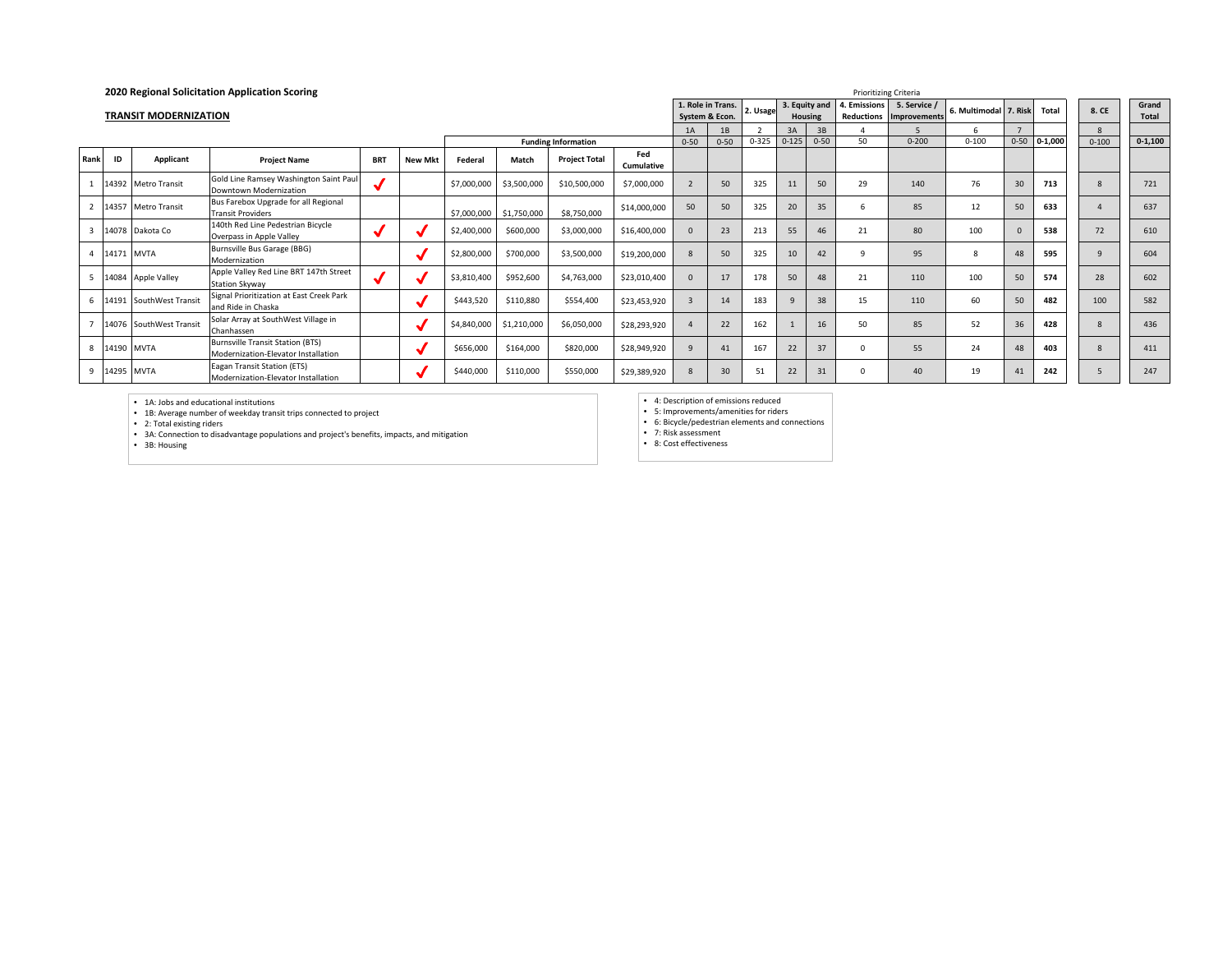## **2020 Regional Solicitation Application Scoring**

|              | <b>TDM</b> |                                         |                                                                                                                            |                     |                     |                     |                       | 1. Role in Trans.<br>System & Econ. | 2. Usage  | 3. Equity /<br>Housing |          | 4. Cong. Mit. AQ |                | <b>Innovation</b> |          | 6. Risk<br>Assessment | <b>Total</b> | 7. CE     | Grand<br>Total |
|--------------|------------|-----------------------------------------|----------------------------------------------------------------------------------------------------------------------------|---------------------|---------------------|---------------------|-----------------------|-------------------------------------|-----------|------------------------|----------|------------------|----------------|-------------------|----------|-----------------------|--------------|-----------|----------------|
|              |            |                                         |                                                                                                                            |                     |                     | Funding Information |                       |                                     |           | 3A                     | 3B       |                  | 4 <sub>B</sub> |                   | 6A       | 6B                    |              |           |                |
| <b>Ranks</b> | ID         | Applicant                               | <b>Project Name</b>                                                                                                        | Federal             | Match               | Total               | Fed<br>Cumulative     | $0 - 200$                           | $0 - 100$ | $0 - 100$              | $0 - 50$ | $0 - 150$        | $0 - 150$      | $0 - 200$         | $0 - 25$ | $0 - 25$              | $0 - 1.000$  | $0 - 100$ | $0 - 1.100$    |
|              | 14041      | <b>MOVE Minnesota</b>                   | Changing the School Commute: Shifting Youth to Transit<br>Use                                                              |                     | \$452,700 \$113,175 | \$565,875           | \$452,700             | 200                                 | 53        | 23                     | 48       | 139              | 150            | 160               | 19       | 15                    | 807          | 85        | 892            |
|              | 14372      | <b>Bicycle Alliance of</b><br>Minnesota | Expanding Adult Learn to Ride Bicycle classes and related<br>programming from St. Paul and Minneapolis to inner<br>suburbs | \$350,488 \$147,600 |                     | \$498,088           | \$803,188             | 160                                 | 100       | 6                      | 48       | 150              |                | 65                | 24       | 25                    | 655          | 78        | 733            |
|              | 13996      | Cycling Without Age Twin<br>Cities      | CWA TC Short Trip Program                                                                                                  | \$236,856           | \$59,214            |                     | \$296,070 \$1,040,044 | 140                                 | 45        |                        | 50       | 31               | 10             | 200               | 22       |                       | 498          | 100       | 598            |
|              | 14400      | Move Minneapolis                        | Comprehensive Mode Share Measurement                                                                                       | \$275,000           | \$69,094            |                     | \$344,094 \$1,315,044 | 120                                 | 22        |                        | 48       |                  |                | 90                | 25       | 19                    | 378          | 66        | 444            |

| Grand<br>Total |
|----------------|
|                |
| $0 - 1,100$    |
| 892            |
| 733            |
| 598            |

• 1: Ability to capitalize on existing facilities and resources • 2: Users • 3A: Connection to disadvantage populations and project's benefits, impacts, and

mitigation • 3B: Housing

• 4B: VMT reduction • 5: Innovation and geographic expansion • 6A: Technical capacity of applicant's organization • 6B: Continuation after initial federal funding

• 7: Cost effectiveness

• 4A: Congested roadways in project area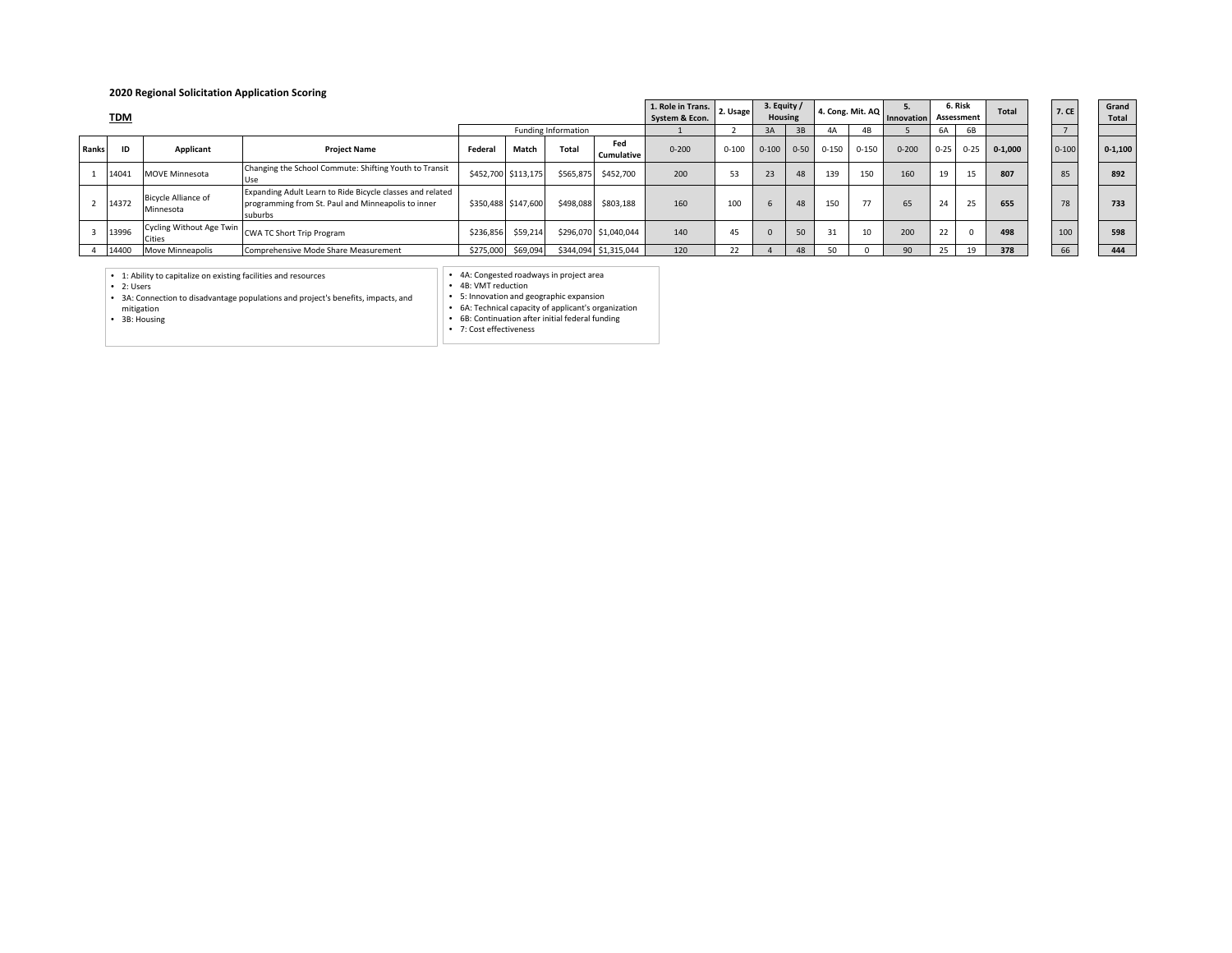|         |            |                        | 2020 Regional Solicitation Application Scoring                   |             |             |                     |                       |                                     |                |          | Prioritizing Criteria           |           |           |                                                                                 |           |              |                |                |
|---------|------------|------------------------|------------------------------------------------------------------|-------------|-------------|---------------------|-----------------------|-------------------------------------|----------------|----------|---------------------------------|-----------|-----------|---------------------------------------------------------------------------------|-----------|--------------|----------------|----------------|
|         |            |                        | <b>MULTIUSE TRAILS AND BICYCLE FACILITIES</b>                    |             |             |                     |                       | 1. Role in Trans.<br>System & Econ. | 2. Usage       |          | 3. Equity and<br><b>Housing</b> |           | 4. Safety | 5.<br><b>Multimodal</b>                                                         | 6. Risk   | <b>Total</b> | 7. CE          | Grand<br>Total |
|         |            |                        |                                                                  |             |             |                     |                       |                                     | $\mathcal{P}$  | 3A       | 3B                              | 4A        | 4B        | $\overline{5}$                                                                  | 6         |              | $\mathbf{q}$   |                |
|         |            |                        |                                                                  |             |             | Funding Information |                       | $0 - 200$                           | $0 - 200$      | $0 - 70$ | $0 - 50$                        | $0 - 100$ | $0 - 150$ | $0 - 100$                                                                       | $0 - 130$ | $0 - 1,000$  | $0 - 100$      | $0 - 1,100$    |
| Rank    | ID         | Applicant              | <b>Project Name</b>                                              | Federal     | Match       | <b>Total</b>        | <b>Fed Cumulative</b> |                                     |                |          |                                 |           |           |                                                                                 |           |              |                |                |
|         | 14160      | Minneapolis            | Hennepin/Dunwoody Protected Bikeway and<br>Multiuse Trail        | \$3,760,000 | \$940,000   | \$4,700,000         | \$3,760,000           | 200                                 | 200            | 22       | 48                              | 100       | 145       | 70                                                                              | 89        | 929          | 14             | 943            |
|         | 14112      | St Paul                | Samuel Morgan Regional Trail Segments 1 and<br>4 Reconstruction  | \$4,956,800 | \$1,239,200 | \$6,196,000         | \$8,716,800           | 200                                 | 185            | 52       | 48                              | 100       | 125       | 65                                                                              | 98        | 873          | 10             | 883            |
|         | 3 14335    | St Paul                | Kellogg Blvd Capital City Bikeway - St. Peter to<br>7th Street   | \$5,500,000 | \$1,444,759 | \$6,944,759         | \$14,216,800          | 200                                 | 111            | 51       | 49                              | 100       | 135       | 85                                                                              | 130       | 861          | $\overline{9}$ | 870            |
|         | 14115      | Burnsville             | I-35W Frontage Trail /I-35W Minnesota River<br>Crossing          | \$388,000   | \$97,000    | \$485,000           | \$14,604,800          | 200                                 | 23             | 39       | 48                              | 100       | 110       | 70                                                                              | 114       | 704          | 100            | 804            |
|         | 13983      | <b>Three Rivers PD</b> | Bassett Creek Reg Trail Gap / Duluth St                          | \$2,561,876 | \$640,469   | \$3,202,345         | \$17,166,676          | 175                                 | 76             | 69       | 35                              | 100       | 100       | 100                                                                             | 114       | 769          | 17             | 786            |
| $6-T$   | 14302      | Brooklyn Park          | 63rd Avenue Multiuse Trail                                       | \$744,000   | \$186,000   | \$930,000           | \$17,910,676          | 150                                 | 60             | 73       | 49                              | 90        | 120       | 80                                                                              | 107       | 729          | 54             | 783            |
| $6 - T$ | 14350      | Washington Co          | Century-Greenway Trail                                           | \$825,865   | \$206,466   | \$1,032,331         | \$18,736,541          | 200                                 | 40             | 53       | 47                              | 90        | 110       | 80                                                                              | 114       | 734          | 49             | 783            |
|         | 8 14131    | West St Paul           | CSAH 73 Oakdale Multiuse Trail                                   | \$1,785,600 | \$446,400   | \$2,232,000         | \$20,522,141          | 200                                 | 60             | 71       | 49                              | 90        | 110       | 70                                                                              | 106       | 756          | 23             | 779            |
|         | 14026      | Coon Rapids            | Coon Creek Reg Trail and Bridge over Coon<br>Rapids Blvd         | \$2,400,000 | \$2,350,000 | \$4,750,000         | \$22,922,141          | 200                                 | 31             | 44       | 50                              | 100       | 150       | 75                                                                              | 114       | 764          | 11             | 775            |
|         | 10 14287   | Chaska                 | Circle the Brick Trail Connection                                | \$1,245,63  | \$315,408   | \$1,561,040         | \$24,167,773          | 200                                 | 23             | 39       | 45                              | 100       | 140       | 65                                                                              | 106       | 718          | 32             | 750            |
|         | 11 14062   | Minnetonka             | Hopkins Crossroad Multi-Use Trail                                | \$2,364,700 | \$591,100   | \$2,955,800         | \$26,532,473          | 200                                 | 37             | 30       | 43                              | 90        | 130       | 70                                                                              | 114       | 714          | 17             | 731            |
|         | 12 14 113  | St Paul                | Point Douglas Regional Trail Phase 1                             | \$5,040,930 | \$1,260,233 | \$6,301,163         | \$31,573,403          | 200                                 | 39             | Z1       | 49                              | 90        | 110       | 70                                                                              | 89        | 718          | 8              | 726            |
|         | 13 14092   | Ramsey Co              | <b>Bruce Vento Regional Trail Extension</b>                      | \$4,688,000 | \$1,172,000 | \$5,860,000         | \$36,261,403          | 200                                 | 51             | 29       | 41                              | 100       | 135       | 65                                                                              | 96        | 717          | 8              | 725            |
|         | 14 14 097  | <b>Burnsville</b>      | Multiuse Trail Along Nicollet Avenue Between                     | \$760,000   | \$190,000   | \$950,000           | \$37,021,403          | 200                                 | 35             | 27       | 48                              | 80        | 125       | 70                                                                              | 89        | 674          | 49             | 723            |
|         | 15 14367   | Woodbury               | Woodbury Gold Line Station Trail & Pedestrian<br>Connections     | \$1,113,500 | \$278.375   | \$1,391,875         | \$38,134,903          | 150                                 | 53             | 29       | 43                              | 70        | 145       | 85                                                                              | 114       | 689          | 34             | 723            |
|         | 16 14322   | Anoka (City)           | City of Anoka T.H. 169/Ferry Street Underpass                    | \$1,440,000 | \$360,000   | \$1,800,000         | \$39,574,903          | 200                                 | 49             | 28       | 41                              | 70        | 120       | 70                                                                              | 107       | 685          | 26             | 711            |
|         | 17 14341   | nver Grove Hts         | Inver Grove Heights Babcock Trail                                | \$383,040   | \$95,760    | \$478,800           | \$39,957,943          | 175                                 | 30             | 28       | 35                              | 80        | 110       | 90                                                                              | 73        | 621          | 89             | 710            |
|         | 18 14389   | Washington Co          | Valley Creek Road Multiuse Trail Project                         | \$508,000   | \$127,000   | \$635,000           | \$40,465,943          | 200                                 | 51             | 23       | 44                              | 70        | 75        | 70                                                                              | 99        | 632          | 69             | 701            |
|         | 19 13971   | Dakota Co              | MN River Regional Greenway - Ft Snelling State                   | \$3,777,940 | \$944,485   | \$4,722,425         | \$44,243,883          | 200                                 | 29             | 22       | 43                              | 80        | 115       | 65                                                                              | 130       | 684          | 10             | 694            |
|         | 20 14057   | Fridley                | 53rd Avenue Trail and Sidewalk                                   | \$1,843,313 | \$460,829   | \$2,304,142         | \$46,087,196          | 125                                 | 51             | 44       | 39                              | 90        | 110       | 75                                                                              | 130       | 664          | 20             | 684            |
|         | 21 14073   | Dakota Co              | TH 149 Trail and Underpass                                       | \$2,104,100 | \$526,025   | \$2,630,125         | \$48,191,296          | 200                                 | 29             | 23       | 17                              | 90        | 115       | 80                                                                              | 98        | 652          | 17             | 669            |
|         |            |                        | MRRT Connection / 44th Avenue Bicycle and                        |             |             |                     |                       |                                     |                |          |                                 |           |           |                                                                                 |           |              |                |                |
|         | 22 14175   | Anoka Co               | Pedestrian Improvements<br>North Creek Greenway Regional Trail - | \$1,832,000 | \$458,000   | \$2,290,000         | \$50,023,296          | 150                                 | 43             | 21       | 38                              | 90        | 90        | 85                                                                              | 130       | 647          | 19             | 666            |
|         | 23 14342   | Farmington             | Downtown Farmington to 195th Street                              | \$1,411,200 | \$352,800   | \$1,764,000         | \$51,434,496          | 175                                 | 28             | 24       | 29                              | 100       | 135       | 75                                                                              | 73        | 639          | 25             | 664            |
|         | 24-T 14034 | <b>Bloomington</b>     | Normandale Boulevard Multiuse Trail                              | \$4,000,000 | \$1,476,128 | \$5,476,128         | \$55,434,496          | 175                                 | 40             | 28       | 47                              | 90        | 120       | 80                                                                              | 73        | 653          | 8              | 661            |
|         | 24-T 14290 | Arden Hills            | Mounds View High School Trail                                    | \$974,936   | \$243,734   | \$1,218,670         | \$56,409,432          | 200                                 | 29             | 51       | 13                              | 60        | 120       | 55                                                                              | 98        | 626          | 35             | 661            |
|         | 26 14072   | Dakota Co              | Rosemount CSAH 42 Multiuse Trail and<br>Underpass                | \$2,480,000 | \$620,000   | \$3,100,000         | \$58,889,432          | 175                                 | 17             | 11       | 38                              | 100       | 110       | 80                                                                              | 106       | 637          | 14             | 651            |
|         | 27 14070   | Scott Co               | Merriam Junction Trail                                           | \$5,500,000 | \$4,900,000 | \$10,400,000        | \$64,389,432          | 175                                 | $\overline{9}$ | 19       | $\boldsymbol{8}$                | 100       | 150       | 80                                                                              | 81        | 622          | $\overline{4}$ | 626            |
|         | 28 14104   | Lino Lakes             | Main Street (CSAH 14)/Central Anoka County<br>Regional Trail     | \$976,000   | \$244,000   | \$1,220,000         | \$65,365,432          | 175                                 | 16             | 38       | 22                              | 90        | 120       | 55                                                                              | 73        | 589          | 33             | 622            |
|         | 29 13972   | Shakopee               | TH 169 Bridge/Quarry Lake Trail                                  | \$3,139,200 | \$784,800   | \$3,924,000         | \$68,504,632          | 175                                 | 10             | 12       | 47                              | 80        | 110       | 75                                                                              | 98        | 607          | 11             | 618            |
|         | 30 14404   | Washington Co          | CSAH 32 Multiuse Trail                                           | \$928,000   | \$232,000   | \$1,160,000         | \$69,432,632          | 125                                 | 23             | 24       | 38                              | 90        | 110       | 70                                                                              | 99        | 579          | 34             | 613            |
|         | 31 14063   | Carver Co              | MN River Bluffs Regional Trail                                   | \$1,594,720 | \$398,680   | \$1,993,400         | \$71,027,352          | 200                                 | 20             | 24       | 16                              | 80        | 75        | 75                                                                              | 98        | 588          | 20             | 608            |
|         | 32 14349   | Minneapolis            | 22nd Avenue Pedestrian and Bicycle Bridge<br>Replacement         | \$3,145,000 | \$786,250   | \$3,931,250         | \$74,172,352          | 50                                  | 105            | 48       | 48                              | 100       | 90        | 85                                                                              | 70        | 596          | 11             | 607            |
|         | 33 14161   | Cottage Grove          | 70th Street (CSAH 22) Pedestrian Underpass                       | \$1,389,690 | \$347,425   | \$1,737,115         | \$75,562,042          | 125                                 | 30             | 44       | 32                              | 70        | 110       | 75                                                                              | 78        | 564          | 22             | 586            |
|         | 34 14085   | Apple Valley           | Apple Valley CSAH 38 Trail                                       | \$4,000,000 | \$1,000,000 | \$5,000,000         | \$79,562,042          | 175                                 | 46             | 32       | 44                              | 70        | 75        | 70                                                                              | 60        | 572          | 8              | 580            |
|         | 35 14297   | Arden Hills            | Old Snelling Trail Extension                                     | \$1,692,160 | \$423,040   | \$2,115,200         | \$81,254,202          | 150                                 | 29             | 23       | 13                              | 70        | 110       | 55                                                                              | 98        | 548          | 18             | 566            |
|         | 36 14162   | Cottage Grove          | Keats Avenue (CSAH 19) Underpass at Ravine<br>Regional Park      | \$1,793,936 | \$448,485   | \$2,242,421         | \$83,048,138          | 125                                 | 10             | 22       | 32                              | 60        | 110       | 80                                                                              | 54        | 493          | 15             | 508            |
|         | 37 14336   | Rogers                 | Rogers High School and Middle School<br>Pedestrian Tunnel        | \$1,083,331 | \$270,833   | \$1,354,164         | \$84,131,469          | 50                                  | 12             | 20       | 8                               | 70        | 120       | 90                                                                              | 98        | 468          | 24             | 492            |
|         |            |                        |                                                                  |             |             |                     |                       |                                     |                |          |                                 |           |           | Underlined scores in Measure 3A received the bonus for achieving 80% of points. |           |              |                |                |

• 1: Location relative to Regional Bicycle Transportation Network<br>• 2: Existing population within 1 mile<br>• 3A: Connection to disadvantage populations and project's benefits, impacts, and mitigation

• 3B: Housing

• 4A: Gaps closed / barriers removed and/or continuity between jurisdictions improved • 4B: Deficiencies corrected or safety problems addressed

- 5: Transit or pedestrian elements or connections6: Risk assessment
	- 7: Cost effectiveness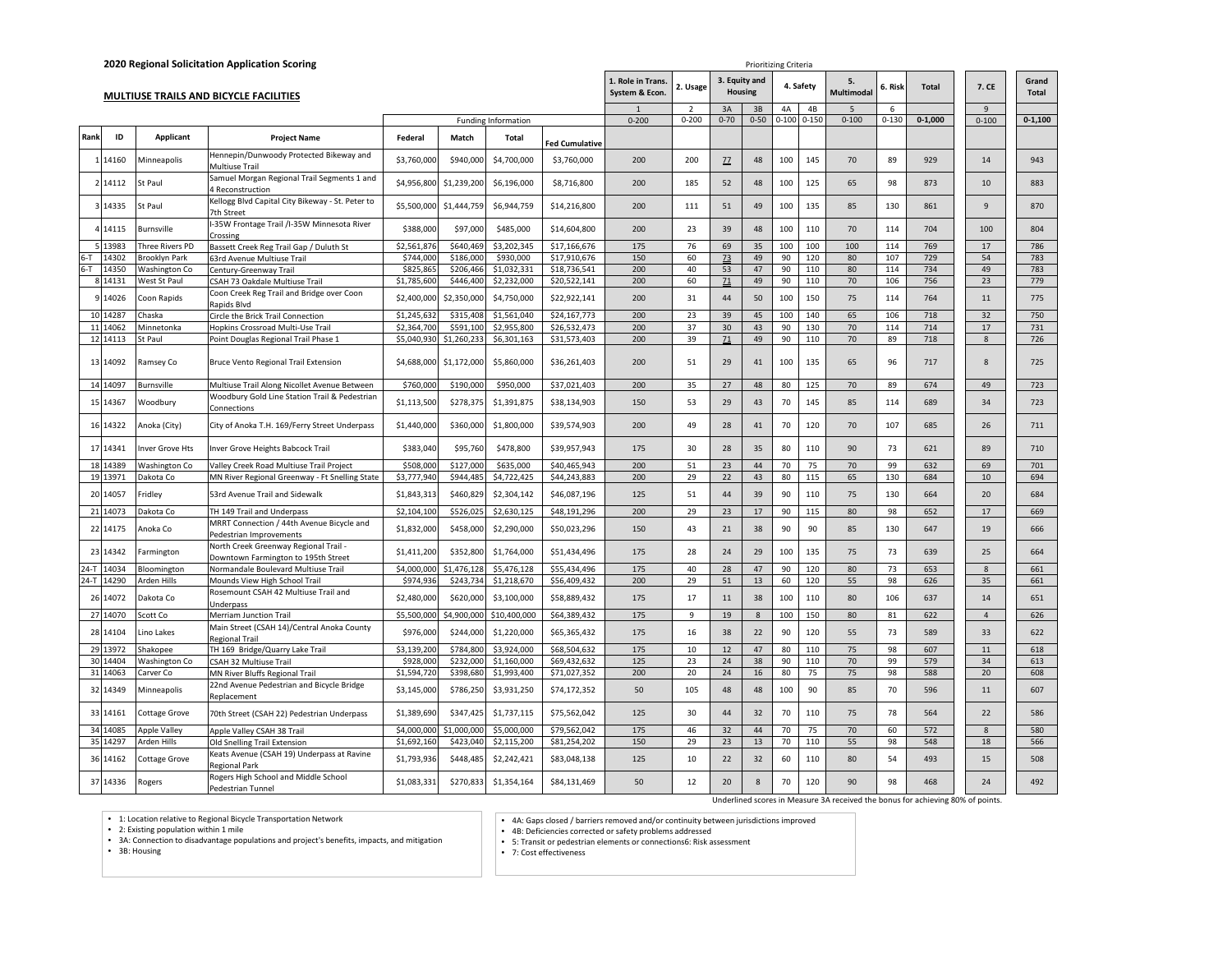|      |    |                       | 2020 Regional Solicitation Application Scoring                                                              |             |                            |                                              |                   |                          |           |              |              | Prioritizing Criteria   |                 |              |           |                       |           |             |
|------|----|-----------------------|-------------------------------------------------------------------------------------------------------------|-------------|----------------------------|----------------------------------------------|-------------------|--------------------------|-----------|--------------|--------------|-------------------------|-----------------|--------------|-----------|-----------------------|-----------|-------------|
|      |    | PEDESTRIAN FACILITIES |                                                                                                             |             |                            | 1. Role in Trans. 2. Usage<br>System & Econ. |                   | 3. Equity and<br>Housing |           |              | 4. Safety    | 5.<br><b>Multimodal</b> | 6. Risk         | <b>Total</b> | 7. CE     | Grand<br><b>Total</b> |           |             |
|      |    |                       |                                                                                                             |             |                            |                                              |                   |                          |           | 3A           | 3B           | 4A                      | 4B              |              |           |                       |           |             |
|      |    |                       |                                                                                                             |             | <b>Funding Information</b> |                                              |                   | $0 - 150$                | $0 - 150$ | 70           | 50           |                         | $0-120$ $0-180$ | $0 - 150$    | $0 - 130$ | $0 - 1,000$           | $0 - 100$ | $0 - 1,100$ |
| Rank | ID | Applicant             | <b>Project Name</b>                                                                                         | Federal     | Match                      | Total                                        | Fed<br>Cumulative |                          |           |              |              |                         |                 |              |           |                       |           |             |
|      |    | 14095 Minneapolis     | Phillips Neighborhood Pedestrian Safety<br>Improvements                                                     | \$1,000,000 | \$608,000                  | \$1,608,000                                  | \$1,000,000       | 150                      | 150       | 85           | 49           | 85                      | 135             | 150          | 104       | 908                   | 39        | 947         |
|      |    | 13987 Hennepin Co     | Accessibility improvements to complement BRT/LRT<br>projects                                                | \$1,000,000 | \$265,000                  | \$1,265,000                                  | \$2,000,000       | 150                      | 50        | 37           | 50           | 85                      | 125             | 63           | 49        | 609                   | 33        | 642         |
|      |    | 14355 St. Paul        | Burns Avenue Sidewalk Infill - White Bear Avenue to<br><b>McKnight Road</b>                                 | \$1,000,000 | \$250,000                  | \$1,250,000                                  | \$3,000,000       | 47                       | 60        | 41           | 46           | 110                     | 165             | 54           | 49        | 572                   | 31        | 603         |
|      |    | 14288 Chaska          | Highway 41 Pedestrian Improvements in Historic<br>Downtown Chaska                                           | \$1,000,000 | \$754,000                  | \$1,754,000                                  | \$4,000,000       | 45                       | 33        | 20           | 50           | 110                     | 180             | 23           | 104       | 565                   | 22        | 587         |
|      |    | 14356 Inver Grove Hts | Inver Grove Heights ADA Ped Ramp Improvements                                                               | \$250,240   | \$62,560                   | \$312,800                                    | \$4,250,240       | 51                       | 70        | $\mathbf{q}$ | 42           | 75                      | 50              | 35           | 125       | 457                   | 100       | 557         |
|      |    | 14129 Ramsey Co       | Maple Street/I-94 Pedestrian Bridge Replacement                                                             | \$1,000,000 | \$3,858,000                | \$4,858,000                                  | \$5,250,240       | 43                       | 43        | 12           | 47           | 110                     | 80              | 40           | 130       | 505                   |           | 512         |
|      |    | 14091 Oakdale         | Multiuse Sidewalk on the west side of Greenway<br>Avenue North from Hudson Boulevard to 7th Street<br>North | \$400,000   | \$100,000                  | \$500,000                                    | \$5,650,240       | 43                       | 27        | 14           | 45           | 120                     | 75              | 40           | 78        | 442                   | 61        | 503         |
|      |    | 14363 Washington Co   | CSAH 12 Pedestrian Facility                                                                                 | \$256,800   | \$64,200                   | \$321,000                                    | \$5,907,040       | 8                        | 12        | 16           | $\mathbf{q}$ | 110                     | 60              | 35           | 121       | 386                   | 82        | 468         |

• 4A: Gaps and barriers • 4B: Deficiencies and safety • 5: Transit or bicycle elements and connections • 6: Risk assessment

• 7: Cost effectiveness

Underlined scores in Measure 3A received the bonus for achieving 80% of points. Underlined scores in Measure 3B "held harmless" due to no affordable housing need.

• 1: Connection to jobs and educational institutions • 2: Existing population within 1/2 mile • 3A: Connection to disadvantage populations and project's benefits, impacts, and mitigation • 3B: Housing